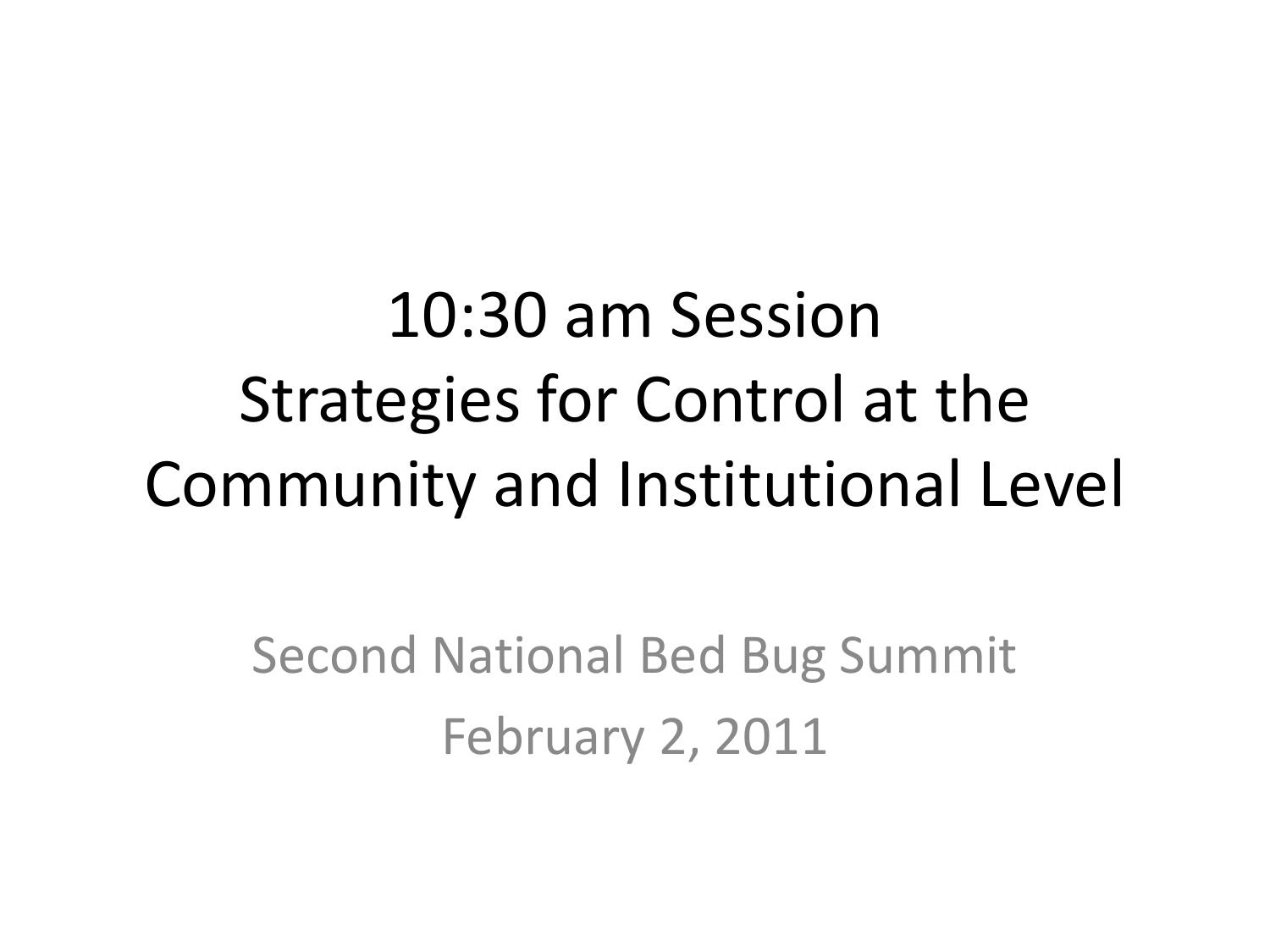## Themes for a National Strategy

- Communication
	- Education and training to all audiences
		- Public Service Announcements
		- Availability of correct/consistent information (Clearinghouse)
	- Interagency and intra-agency communication
	- From practitioner to government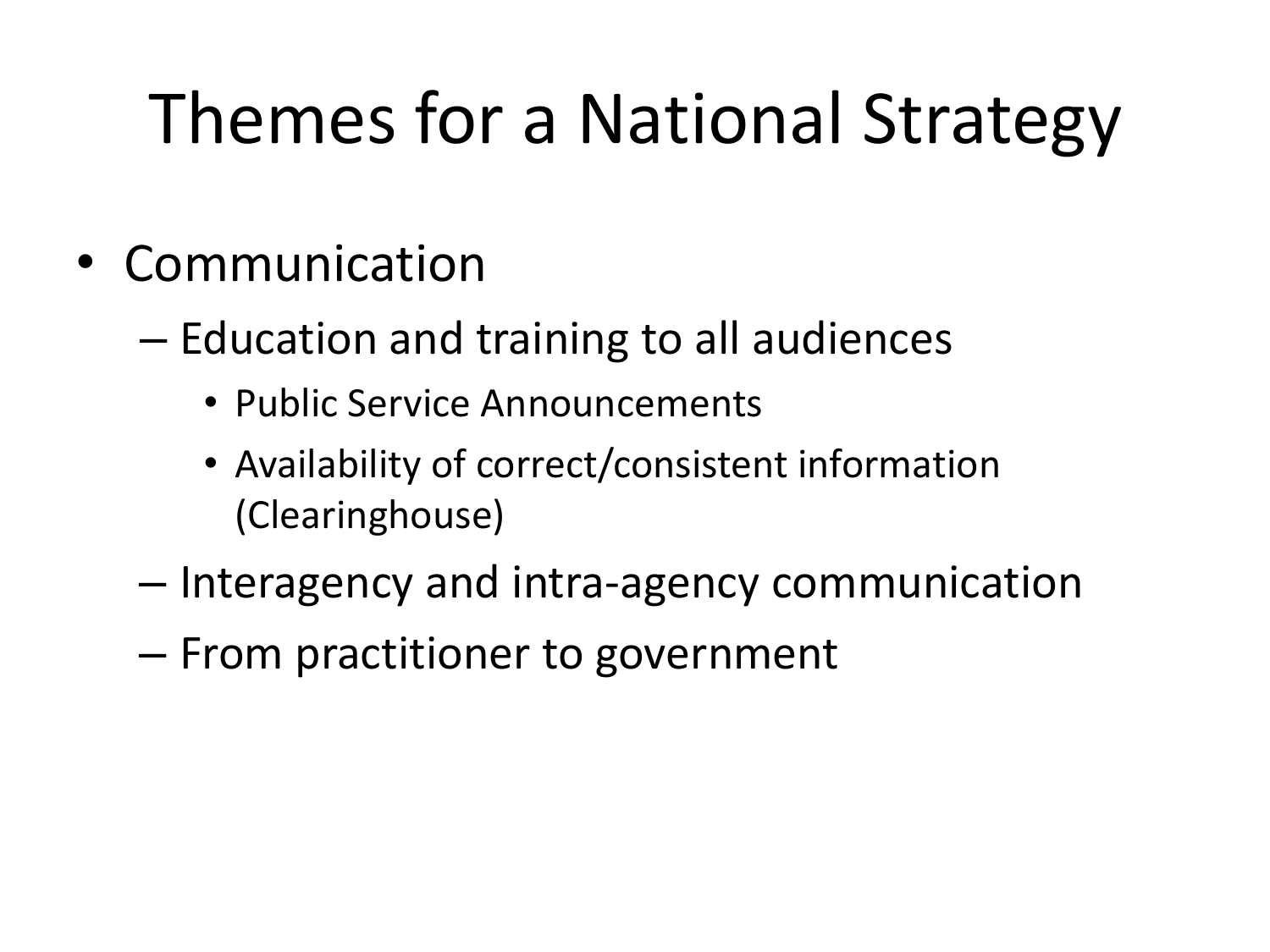## Themes for a National Strategy

- Best Management Plan & Guidelines Consensus (one voice)
	- Definitions and Roles for Federal Government
	- Recommendations for National Uniform Standards
		- State and local governmental roles
		- Contract language (real estate related)
		- A threshold for response
		- Definition of IPM
	- Tailored Control Approach
		- Level of infestation (standard definitions, addresses reserviors)
		- Housing situation (owners, renters, subsidized)
		- Commercial situation
		- Community vs. individual
			- Environmental Justice considerations
	- Provides detailed information and specific guidance
		- Prevention methods
		- Control methods
		- What to do in any given situation